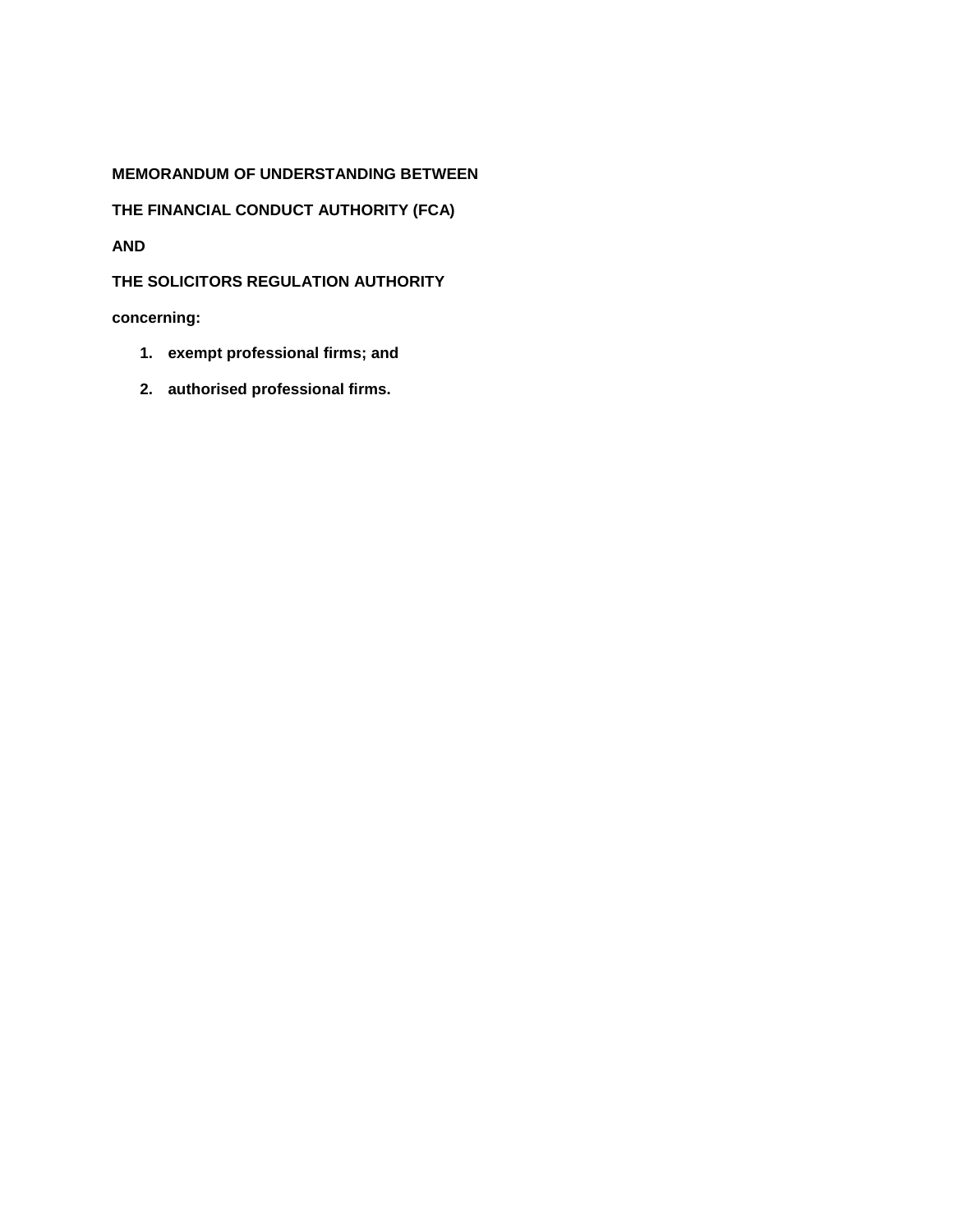### PART 1: GENERAL

- 1. APPLICATION AND PURPOSE
- 2. DEFINITIONS

# PART 2: EXEMPT PROFESSIONAL FIRMS

- 3. PROVISION OF INFORMATION ABOUT EXEMPT PROFESSIONAL FIRMS
- 4. PROVISION OF INFORMATION ABOUT THE SRA, ITS RULES, SYSTEMS AND **PROCEDURES**
- 5. COMPLAINTS ABOUT EXEMPT REGULATED ACTIVITIES AND ARRANGEMENTS FOR REDRESS
- 6. THE SRA'S REGULATORY FUNCTIONS

# PART 3: AUTHORISED PROFESSIONAL FIRMS

7. AUTHORISED PROFESSIONAL FIRMS

### PART 4: MISCELLANEOUS

- 8. REVIEW OF THIS MEMORANDUM OF UNDERSTANDING
- 9. DATE OF COMING INTO FORCE OF THIS MEMORANDUM OF UNDERSTANDING
- 10. PUBLICATION
- 11. THE SHARED INTELLIGENCE SYSTEM

SCHEDULE – CONTACT DETAILS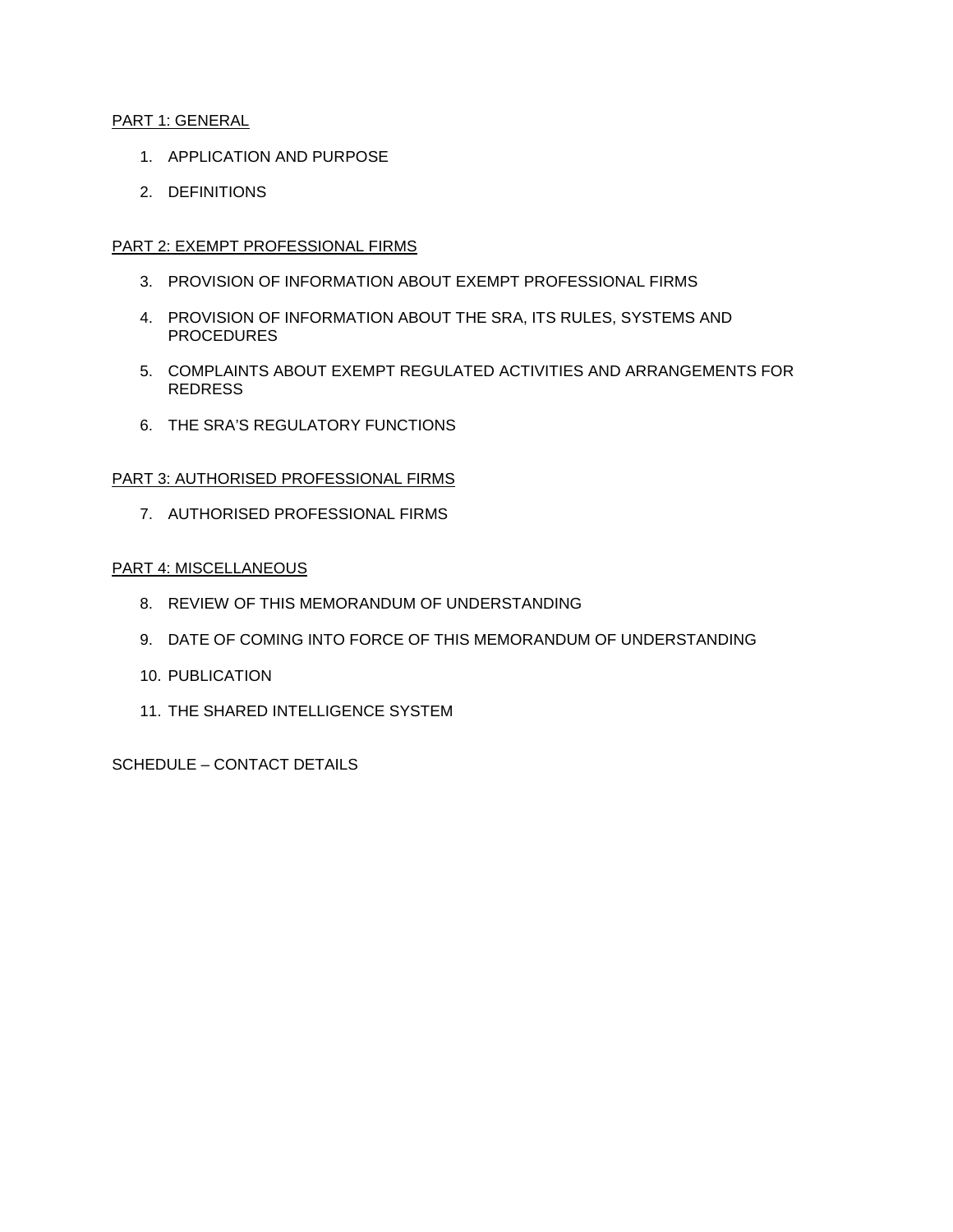### **PART 1: GENERAL**

#### **SECTION 1 – APPLICATION AND PURPOSE**

#### 1.1 **General Principles informing this MoU**

- 1.1.1 The purpose of this memorandum of understanding (**'MoU'**) is to provide a framework for the working relationship between the FCA and the SRA to enable both parties to discharge their respective functions under the Act concerning members carrying on exempt regulated activities and authorised professional firms. The SRA is the independent regulatory body of the Law Society of England and Wales which is a professional body designated by the Treasury under section 326(1) of the Act. This MoU is intended to promote the development of an open and consultative relationship between the FCA and the SRA.
- 1.1.2 This MoU supplements provisions of the Act and the FCA's Handbook of Rules and Guidance. Neither the FCA nor the SRA will incur any legal liability arising solely from non-compliance with this MoU, and nothing in this MoU shall be construed as requiring the FCA or the SRA to take any action which would otherwise be prohibited by law.
- 1.1.3 The FCA and the SRA agree that information provided to the FCA by the SRA and vice versa under the information sharing provisions of this MoU and which constitutes confidential information about the affairs of the SRA may be shared by the FCA with the Ministry of Justice.

### **SECTION 2: DEFINITIONS AND INTERPRETATION**

### 2.1 **Definitions and Interpretation**

In this MoU the following terms are used:

"**the Act**" means the Financial Services and Markets Act 2000;

"**approved person**" means a person in relation to whom the FCA has given its approval under section 59 of the Act (Approval for particular arrangements) for the performance of a controlled function;

"**authorised professional firm**" means a professional firm which is an authorised person;

"**client**" means

- (a) a person who uses, or has used, any of the services provided by anyone who is regulated by the SRA in the course of carrying on exempt regulated activities (including, where the regulated person is acting in his capacity as a trustee, a person who is, has been or may be a beneficiary of the trust); or
- (b) a person who has rights or interests which are derived from, or otherwise attributable to, the use of any such services by other persons; or
- (c) a person who has rights or interests which may be adversely affected by the use of any such services by persons acting on his behalf or in a fiduciary capacity in relation to him;

"**client money**" means, subject to CASS 7, money of any currency which, in the course of carrying on designated investment business, a firm holds in respect of any investment agreement entered into, or to be entered into, with or for a client, or which a firm treats as client money in accordance with the client money rules.

"**complaint**" includes any expression of dissatisfaction;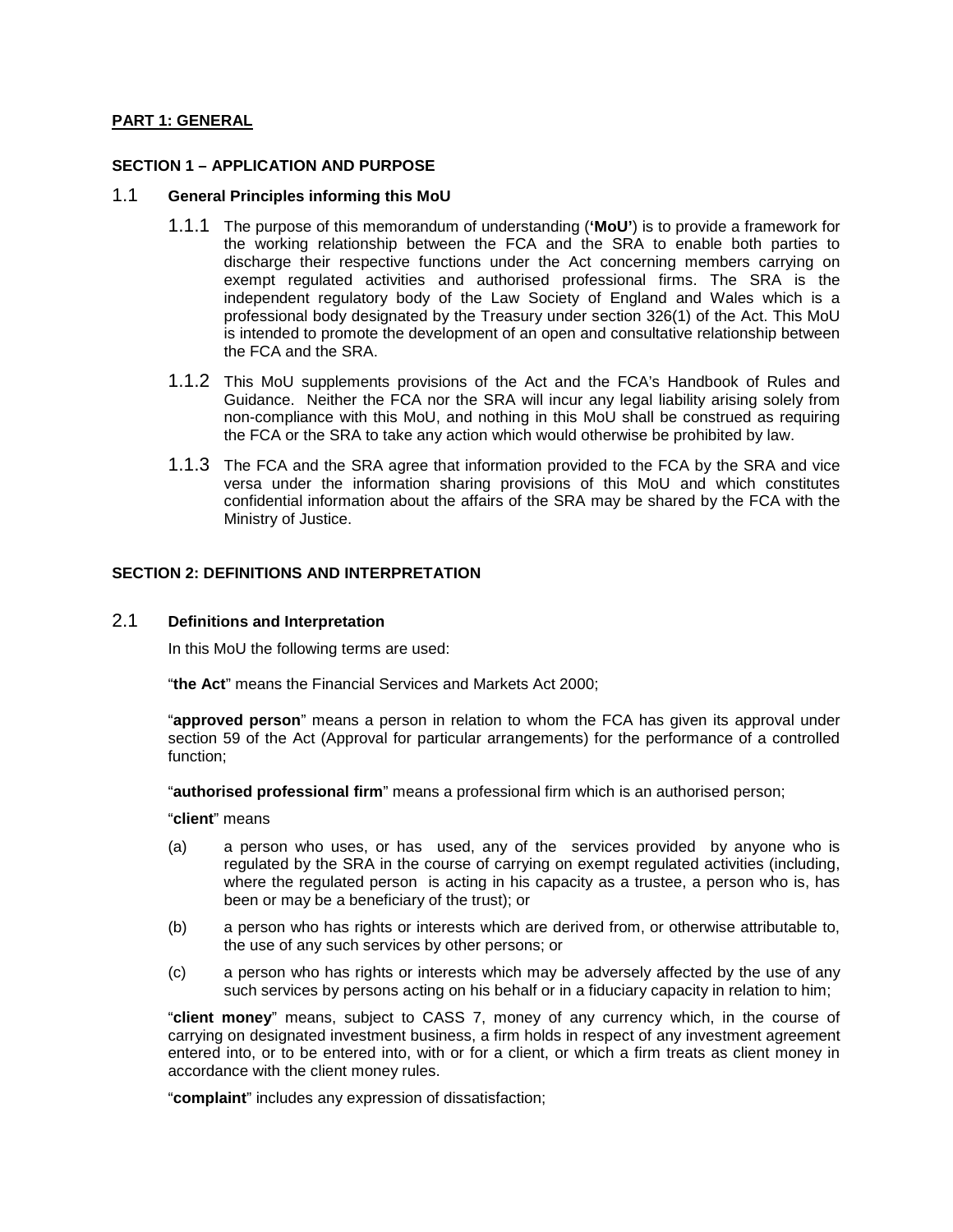"**consumer**" means a person who uses, has used, is or may be contemplating using any of the services provided by an authorised professional firm in carrying on regulated activities; who have rights or interests which are derived from, or are otherwise attributable to, the use of any such services by other persons; or who have rights or interests which may be adversely affected by the use of any such services by persons acting on their behalf or in a fiduciary capacity in relation to them;

"**exempt professional firm**" means a person to whom, under section 327 of the Act, the general prohibition does not apply;

"**exempt regulated activity**" means a regulated activity which may, as a result of Part XX of the Act, be carried on by a member of the Law Society of England and Wales without breaching the general prohibition;

"**FCA**" means the Financial Conduct Authority

"**Gateways Regulations**" mean The Financial Services and Markets Act 2000 (Disclosure of Confidential Information) Regulations 2001 (as amended);

"**immediately**" is to be interpreted as meaning as soon as is reasonably practicable and without undue delay;

"**IPRU-INV"** means the Interim Prudential Sourcebook for Investment Business in the FCA's Handbook of Rules and Guidance;

"**member**" in relation to the SRA and the Law Society of England and Wales means a person who is entitled to carry on the practice of that profession and, in practising it, is subject to rules of the SRA;

"**Part XX**" means Part XX of the Act;

"**PII**" means professional indemnity or professional liability insurance;

"**PROF**" means the Professional Firms Sourcebook in the FCA's Handbook of Rules and Guidance;

"**professional firm**" means a person which is

- (a) an individual who is entitled to practise the profession regulated by the SRA and in practising it is subject to its rules; or
- (b) a person (not being an individual) which is managed or controlled by one or more individuals each of whom:
	- (i) is entitled to practise the profession regulated by the SRA; and
	- (ii) in practising it is subject to the rules of the SRA;

"**proceedings**" means any process or hearing in a court of civil or criminal jurisdiction;

"**rule**" means any rule, direction or guidance made or issued by the SRA and which is intended to apply to all or some of its members and includes but is not restricted to rules made under section 332 of the Act and rules of general professional conduct;

"**SIS**" means the Shared Intelligence System which is an "anything known" enquiry service on individuals and firms that all participating bodies use to locate information held by other regulators;

"**SRA**" means the independent regulatory body of the Law Society of England and Wales and is that part of the Law Society which exercises its regulatory functions. The Law Society is required by the Legal Services Act 2007 to separate its regulatory and representative functions and consequently arrangements for and the actual sharing of regulatory information must be with the SRA.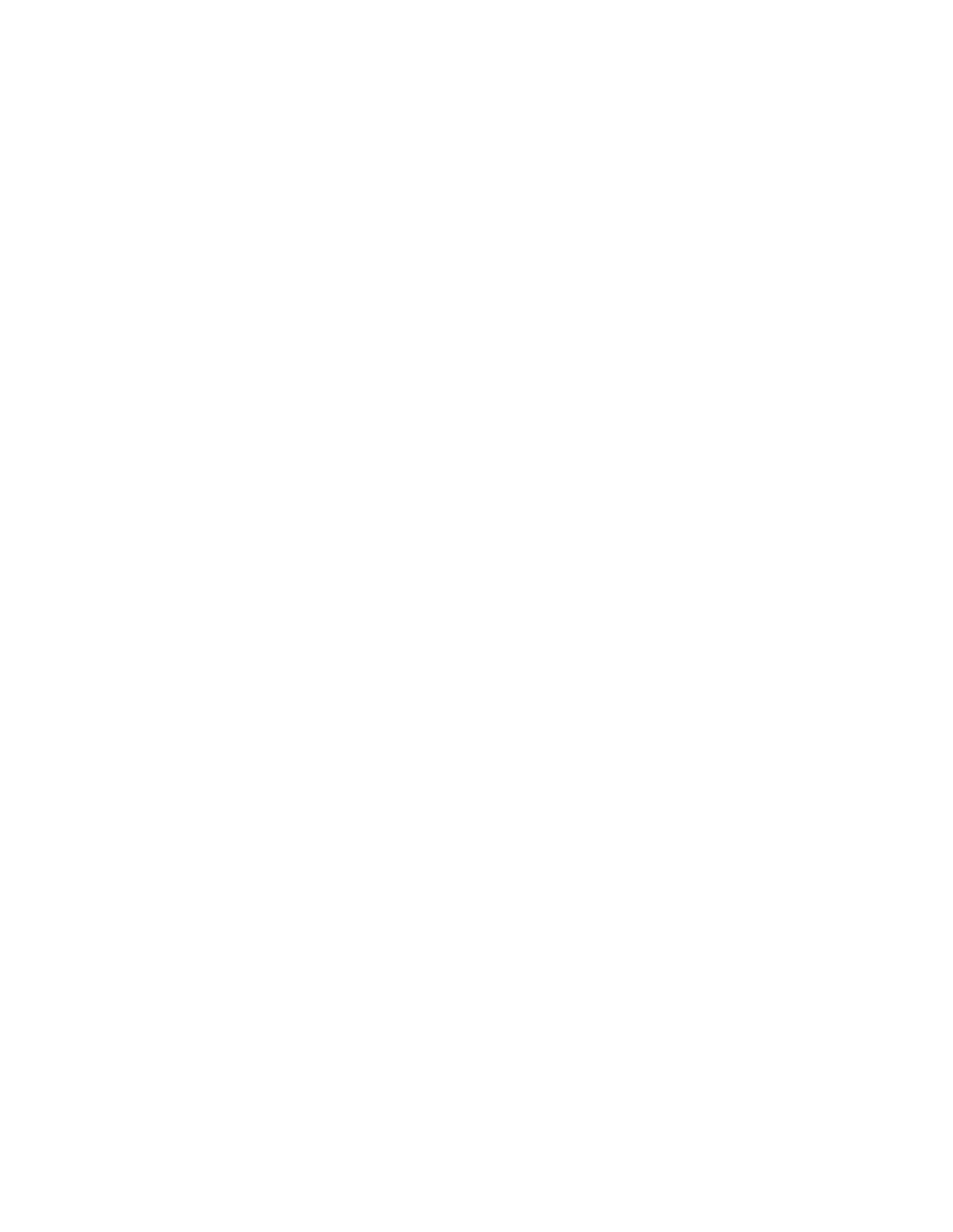### **PART 2: EXEMPT PROFESSIONAL FIRMS**

### **SECTION 3: PROVISION OF INFORMATION ABOUT EXEMPT PROFESSIONAL FIRMS**

#### 3.1 **Overriding Objective**

- 3.1.1 The SRA and the FCA respectively recognise that the overriding objective under Part XX is the provision of an appropriate level of protection for the interests of clients.
- 3.1.2 The FCA's duties and functions under the Act are non-delegable and include but are not limited to the following:
	- (i) to comply with its duty under section 325 of the Act and PROF 3.1 to keep itself informed about the way in which the SRA supervises and regulates the carrying on of exempt regulated activities by its members;
	- (ii) to keep under review the desirability of the exercising any of its powers under section 328 of the Act (Directions) or section 329 of the Act (Orders);
	- (iii) the duty to act in a manner which is compatible with the regulatory objectives set out in the Act; and
	- (iv) monitoring and enforcement under para 6 of Schedule 1 to the Act.
- 3.1.3 The duties and functions of the SRA under the Act include but are not limited to:
	- (i) the powers, duties or functions in relation to members which are or may be exercised for the purposes of supervising and regulating exempt regulated activities ('the SRA's regulatory functions'); and
	- (ii) its duty to co-operate by the sharing of information and in other ways with the FCA, to enable the FCA to fulfil its duties and to keep under review the desirability of exercising its powers under Part XX.
- 3.1.4 The FCA and the SRA will hold liaison meetings at least once a year (unless otherwise agreed) to discuss how they are jointly and separately achieving the objective of providing an appropriate level of protection for the interests of clients.

#### 3.2 **Gateways Regulations**

3.2.1 The FCA and the SRA acknowledge that any exchange of confidential information about exempt professional firms or members performing functions in exempt professional firms is subject to the confidentiality requirements of the Act and the Gateways Regulations.

# 3.3 **Matters likely to be of material concern to the FCA**

- 3.3.1 The SRA will inform the FCA immediately if it becomes aware that any matter likely to be of material concern to the FCA may have arisen in relation to:
	- (i) exempt regulated activities; and/or
	- (ii) exempt professional firms;
- 3.3.2 Matters likely to be of material concern to the FCA include but are not limited to:
	- (i) information giving the SRA reasonable cause to believe that an exempt professional firm may no longer be a fit and proper person to carry on regulated activities in accordance with section 327(1) of the Act;
	- (ii) information giving the SRA reasonable cause to believe that the interests of clients are or may be at risk;
	- (iii) information giving the SRA reasonable cause to believe that a member carrying on functions in relation to an exempt professional firm may not be a fit and proper person to carry out the functions concerned; and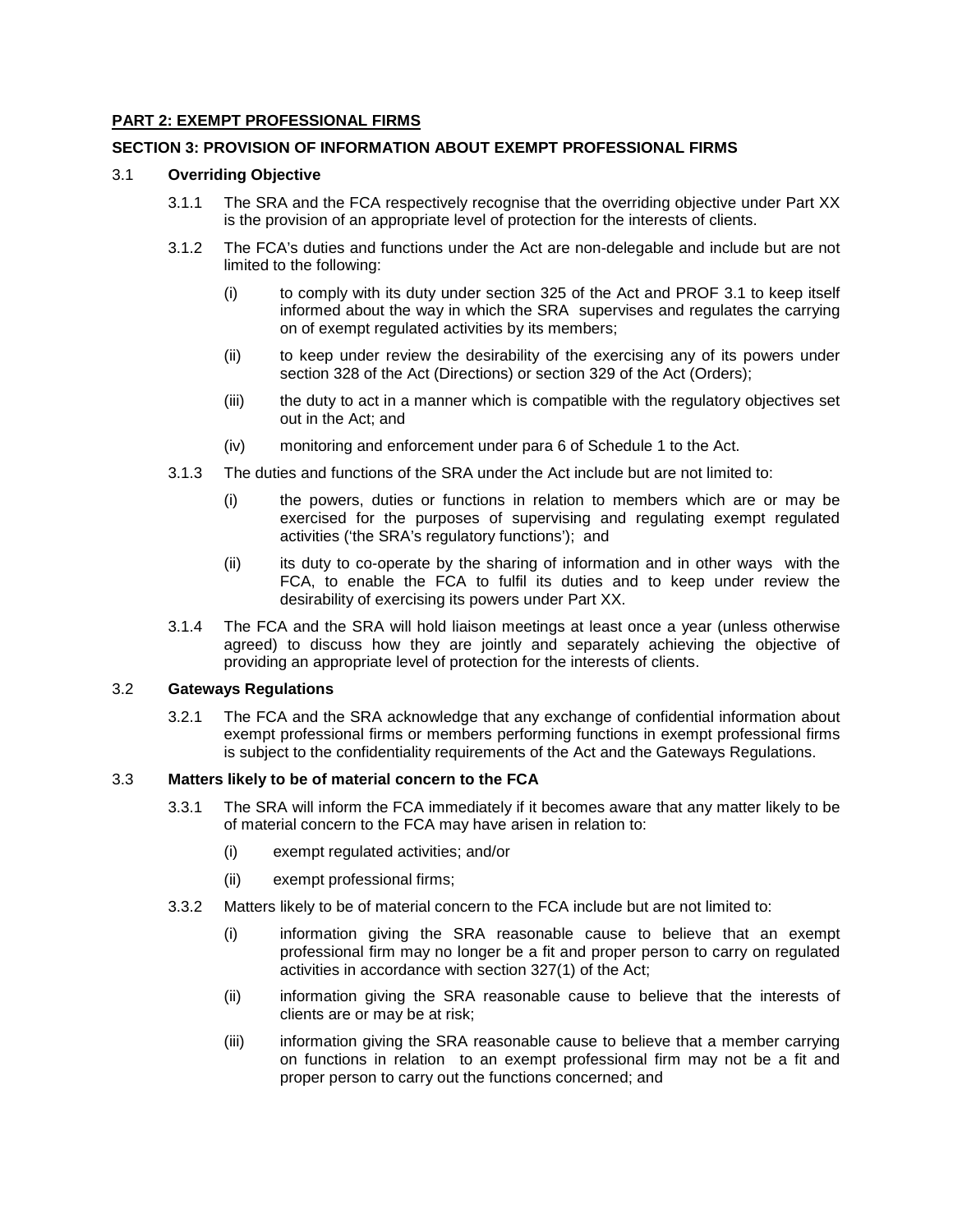- (iv) information giving the SRA reasonable cause to believe that a person may have committed a criminal offence that the FCA has power to investigate under the Act; and
- (v) information on the prohibition by the SRA of a firm from carrying on insurance mediation activities, in order that the FCA can remove the firm from the FCA Register.

#### 3.4 **Annual Return of Information about Firms**

- 3.4.1 Within 4 months of the end of December each year the SRA will supply the FCA with a list of its exempt professional firms to include:
	- (i) the number of exempt professional firms; and
	- (ii) the number of members carrying on exempt regulated activities in the relevant exempt professional firms.

### 3.5 **Information about exempt regulated activities**

3.5.1 Within 4 months of the end of December each year the SRA should provide the FCA with a report about the range and scope of exempt regulated activities carried on by its exempt professional firms, including information about the exempt regulated activities carried on in different areas of legal practice.

### 3.6 **Periodic statements and committee minutes covering exempt professional firms**

3.6.1 Upon reasonable request, the SRA will provide the FCA with a copy of any periodic or occasional statements required under the SRA's rules or a committee minute relating to a member's conduct of exempt regulated activities.

# 3.7 **Information on investigations and disciplinary proceedings**

- 3.7.1 The FCA will notify the SRA immediately when the FCA commences an investigation into the activities of an exempt professional firm or a member performing functions in relation to exempt regulated activities.
- 3.7.2 The SRA will inform the FCA immediately if it commences an investigation or makes a referral for disciplinary proceedings in relation to apparent breaches of rules made under section 332 of the Act.

### **SECTION 4: PROVISION OF INFORMATION ABOUT THE SRA, ITS RULES, SYSTEMS AND PROCEDURES**

#### 4.1 **Information about the SRA's regulatory functions**

4.1.1 Within 4 months of the end of December each year, the SRA should provide the FCA with a report about how the SRA has exercised its regulatory functions over the past year and how it intends to exercise its regulatory functions for the forthcoming year commencing 1 January.

### 4.2 **Notice of intended changes to DPB Rules**

- 4.2.1 The SRA acknowledges that any changes to rules made under section 332(3) require the approval of the FCA.
- 4.2.2 The SRA should provide the FCA with reasonable notice of any proposed rule changes relating to any of the following matters in so far as they affect its members' conduct of exempt regulated activities:
	- (i) arrangements and procedures for handling complaints from clients about members;
	- (ii) mandatory PII requirements; and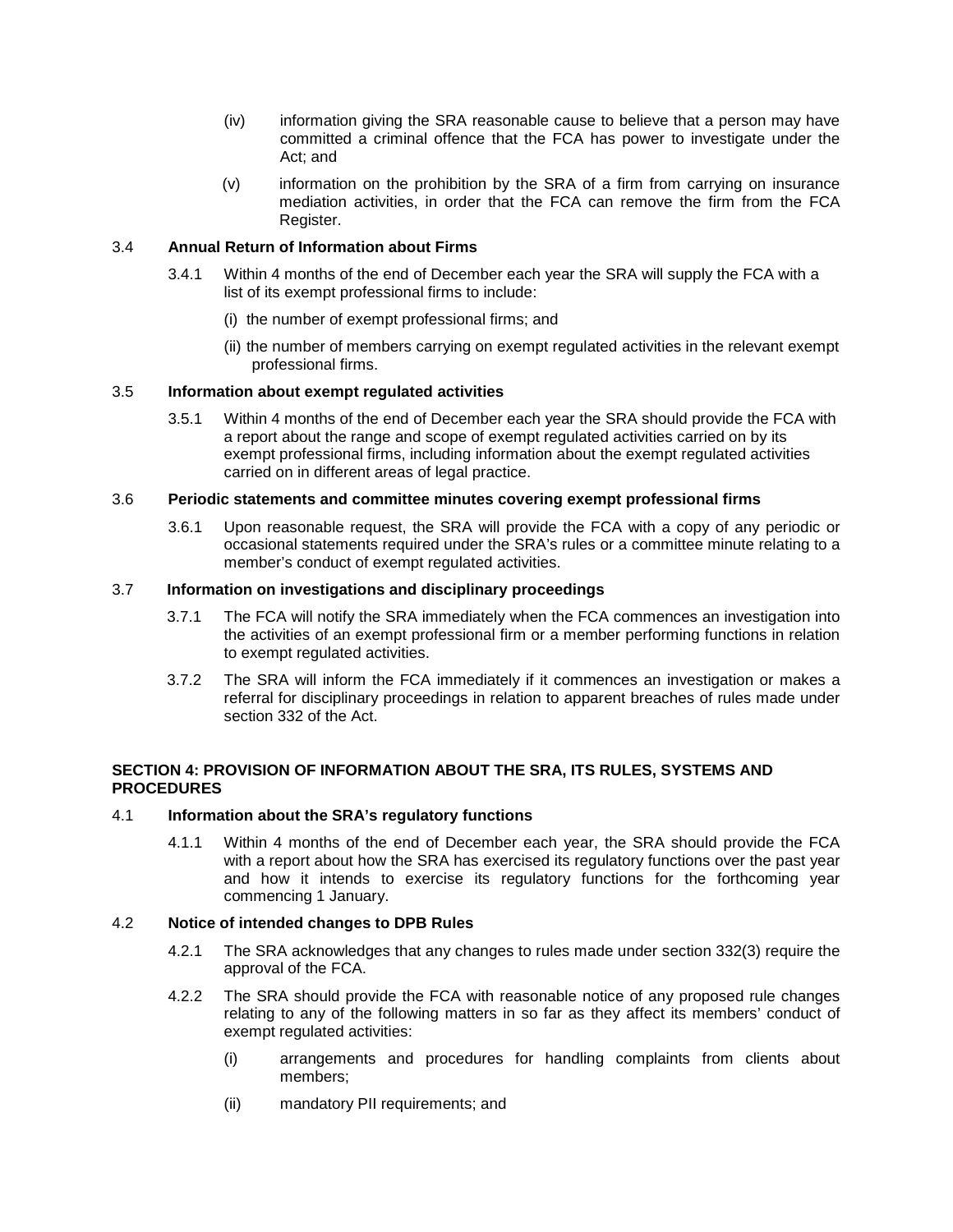(iii) training, competence and qualification requirements.

#### 4.3 **Notice of FCA policy initiatives affecting those regulated by the SRA from carrying on the conduct of exempt regulated activities**

4.3.1 The FCA agrees that the SRA should receive an early indication of any policy initiatives or proposed consultations which are likely to have an effect on the exempt regulated activities carried on by those regulated by the SRA.

# 4.4 **Annual Report of the SRA**

4.4.1 The SRA should provide the FCA with a copy of its annual report as soon as it is available.

#### **SECTION 5: COMPLAINTS ABOUT THE CONDUCT OF EXEMPT REGULATED ACTIVITIES AND INFORMATION ABOUT ARRANGEMENTS FOR REDRESS**

#### 5.1 **Complaints handling arrangements concerning exempt regulated activities**

- 5.1.1 The SRA will maintain appropriate and effective arrangements for handling complaints from clients and third parties about members' conduct of exempt regulated activities.
- 5.1.2 The SRA will notify the FCA if it makes significant changes to its procedures for handling complaints about its members' conduct of exempt regulated activities.

### **SECTION 6: THE SRA'S REGULATORY FUNCTIONS**

#### 6.1 **The SRA's regulatory functions**

6.1.1 The SRA will co-operate with the FCA, to the extent that it may reasonably be required, in respect of any review the FCA may undertake of the SRA's regulatory functions that come within the FCA's remit.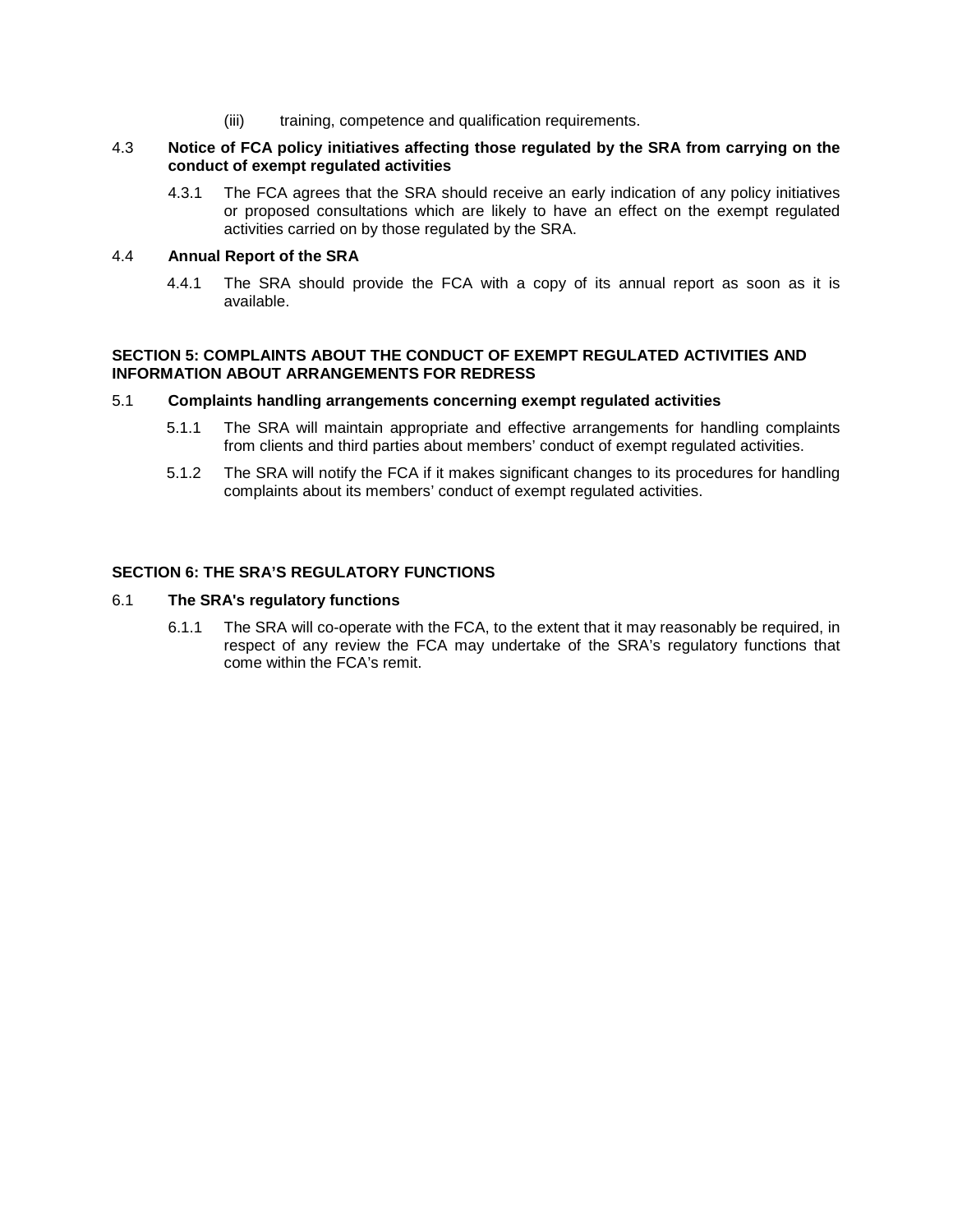### **PART 3: AUTHORISED PROFESSIONAL FIRMS**

#### **SECTION 7: AUTHORISED PROFESSIONAL FIRMS**

- 7.1 The FCA and the SRA acknowledge that confidential information about the activities of authorised professional firms or approved persons may only be disclosed between themselves where the SRA or the FCA considers that such disclosure is in the public interest or is otherwise permitted under the Gateways Regulations.
- 7.2 The SRA acknowledges that under Rule 2.3 of IPRU (INV) an authorised professional firm must maintain adequate PII cover and that compliance with the Solicitors' Indemnity Insurance Rules from time to time in force which deal with PII cover is deemed compliance with Rule 2.3. The SRA will inform the FCA as soon as reasonably practicable if it makes any changes to the PII arrangements which apply to authorised professional firms.
- 7.3 The SRA will provide the FCA immediately with relevant information which comes to its attention about authorised professional firms that is likely to be of material concern to the FCA. This information includes but is not limited to:
	- (i) circumstances giving the SRA reasonable cause to believe that an approved person or an authorised professional firm is not a fit and proper person;
	- (ii) information giving the SRA reasonable cause to believe that consumers may be at risk;
	- (iii) details of circumstances where the SRA has exercised its powers of intervention;
	- (iv) details of any referral of an authorised professional firm to the Solicitors Disciplinary **Tribunal**
	- (v) any adverse findings, fines or other penalty imposed by the Solicitors Disciplinary Tribunal;
	- (vi) circumstances which give rise to a reasonable suspicion that money laundering or financial crime has taken place in connection with the carrying on of regulated activities by an authorised professional firm;
	- (vii) information on the prohibition by the SRA of an authorised professional firm from carrying on non-mainstream regulated activity.
- 7.4 The SRA acknowledges that under CASS 7.1.15R, an authorised professional firm must comply with the rules of the SRA concerning client money. Within 4 months of the end of December each year, the SRA will provide a report to the FSA about the SRA's supervisory functions in relation to its client money rules over the preceding year, to include any action taken following the exercise of its supervisory functions in relation to an authorised professional firm.
- 7.5 The FCA will give the SRA an early indication of any policy changes that are likely to have an effect on authorised professional firms.
- 7.6 The FCA will give the SRA immediately any information about an authorised professional firm that is likely to be of material concern to the SRA. This information includes but is not limited to:
	- (i) the commencement of any investigation;
	- (ii) the results of any disciplinary or enforcement action; and
	- (iii) any concerns regarding the fitness and propriety of an approved person or an authorised professional firm.